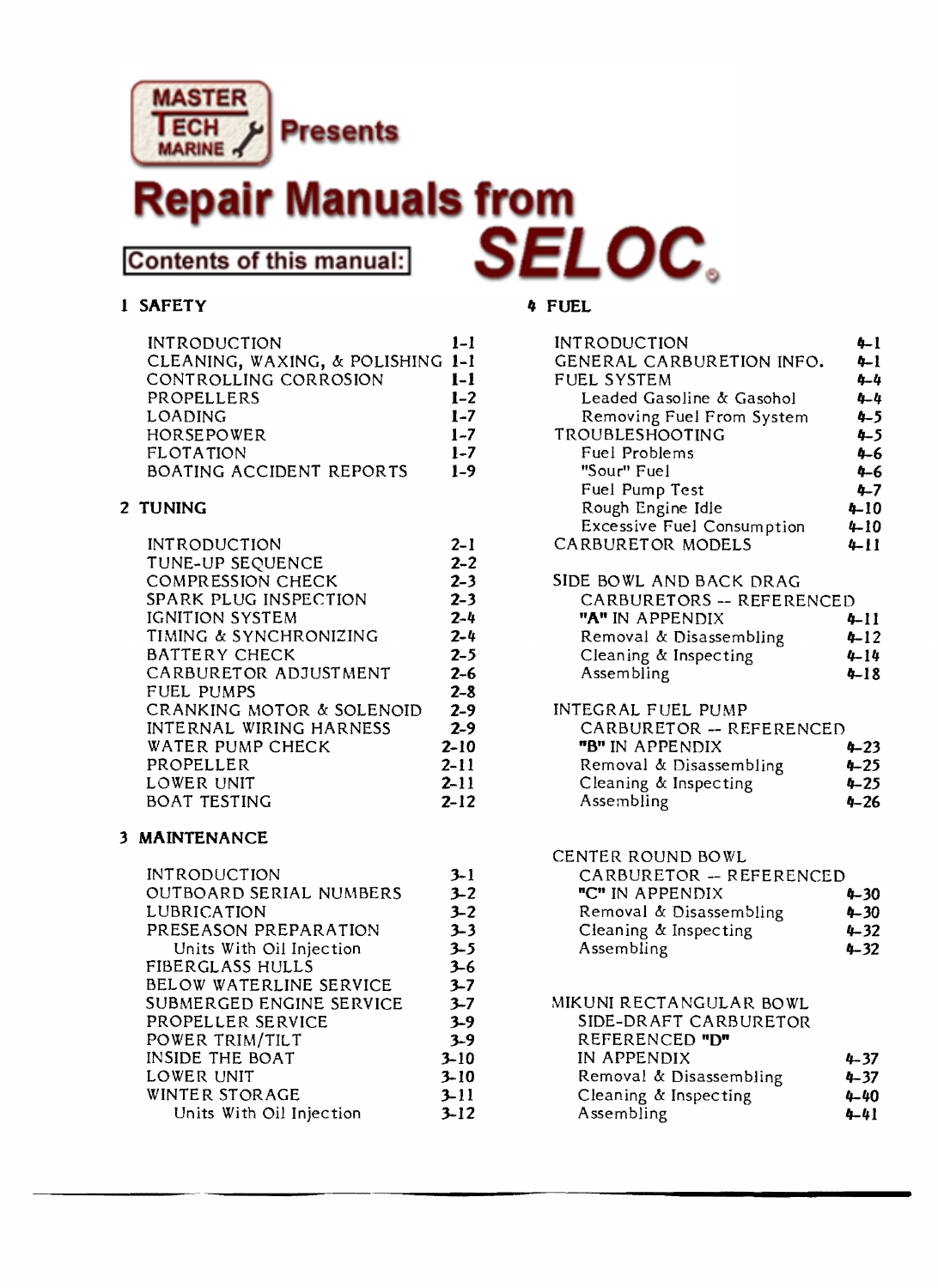| MIKUNI ROUND BOWL<br>SIDE-DRAFT CARBURETOR<br>REFERENCED<br>"E" IN APPENDIX<br>Removal & Disassembling<br>Cleaning & Inspecting<br>Assembling                                                                 | $4 - 44$<br>4-44<br>$4 - 46$<br>$4 - 48$                 |
|---------------------------------------------------------------------------------------------------------------------------------------------------------------------------------------------------------------|----------------------------------------------------------|
| TILLOTSON "BC" RECTANGULAR<br>BOWL -- DOUBLE FLOAT<br>CARBURETOR WITH INTEGRAL<br>FUEL PUMP -- REFERENCED<br>"F" IN APPENDIX<br>Removal & Disassembling<br>Cleaning & Inspecting<br>Assembling                | 4–51<br>$4 - 51$<br>$4 - 53$<br>4-55                     |
| <b>WALBRO "WMC" RECTANGULAR</b><br>BOWL -- DOUBLE FLOAT<br>CARBURETOR WITH INTEGRAL<br>FUEL PUMP -- REFERENCED<br>"G" IN APPENDIX<br>Removal & Disassembling<br>Cleaning & Inspecting<br>Assembling           | $4 - 58$<br>$4 - 59$<br>$4 - 61$<br>4-63                 |
| ROUND BOWL -- SINGLE FLOAT<br>CARBURETOR - STAMPED "F"<br>WITH "KEIKHIN" INTEGRAL<br>FUEL PUMP REFERENCED<br>"H" IN APPENDIX<br>Removal & Disassembling<br>Cleaning & Inspecting<br>Assembling & Installation | 4-68<br>$4 - 68$<br>$4 - 72$<br>$4 - 72$                 |
| <b>FUEL PUMP</b><br>Theory of Operation<br>Pressure Check<br>Removal<br>Cleaning & Inspecting<br>Assembling                                                                                                   | 4–76<br>$4 - 76$<br>$4 - 79$<br>4-79<br>$4 - 80$<br>4-80 |
| OIL INJECTION<br>Operation<br>Troubleshooting<br>Preparation For Use                                                                                                                                          | $4 - 81$<br>$4 - 82$<br>$4 - 82$<br>$4 - 84$             |
| <b>IGNITION</b>                                                                                                                                                                                               |                                                          |
|                                                                                                                                                                                                               |                                                          |

| <b>INTRODUCTION</b>   | $5 - 1$ |
|-----------------------|---------|
| SPARK PLUG EVALUATION | $5 - 2$ |
| <b>WIRING HARNESS</b> | $5 - 5$ |

 $5$ 

 $\bar{z}$ 

| TYPE I IGNITION SYSTEM<br>PHELON - MAGNETO<br>WITH POINTS                                                                                     |                                          |
|-----------------------------------------------------------------------------------------------------------------------------------------------|------------------------------------------|
| Description                                                                                                                                   | 5-6                                      |
| Troubleshooting                                                                                                                               | $5 - 7$                                  |
| Servicing                                                                                                                                     | $5 - 10$                                 |
| Disassembling                                                                                                                                 | $5 - 10$                                 |
| Cleaning & Inspecting                                                                                                                         | $5 - 12$                                 |
| Assembling                                                                                                                                    | $5 - 15$                                 |
| TYPE II IGNITION SYSTEM<br>THUNDERBOLT -- FLYWHEEL<br>PHASE MAKER - WITH POINTS<br>Description<br>Troubleshooting<br>Servicing                | 5-18<br>$5 - 18$<br>$5 - 23$             |
| Phase Maker W/O Module                                                                                                                        |                                          |
| Disassembling                                                                                                                                 | $5 - 24$                                 |
| Assembling                                                                                                                                    | $5 - 26$                                 |
| Phase Maker With Module                                                                                                                       |                                          |
| Disassembling                                                                                                                                 | $5 - 27$                                 |
| Assembling                                                                                                                                    | $5 - 29$                                 |
| TYPE III IGNITION SYSTEM<br>THUNDERBOLT -- FLYWHEEL<br>CD -- POINTLESS<br>Description<br>Troubleshooting<br>Servicing<br>Removal              | 5-31<br>$5 - 32$<br>$5 - 34$<br>$5 - 34$ |
| Installation                                                                                                                                  | $5 - 35$                                 |
| TYPE IV IGNITION SYSTEM<br>THUNDERBOLT -- FLYWHEEL<br>CD - COIL PER CYLINDER<br>Description<br>Troubleshooting<br>Disassembling<br>Assembling | 5-36<br>5-37<br>$5 - 41$<br>5-44         |
| <b>6 TIMING AND SYNCHRONIZING</b>                                                                                                             |                                          |
| <b>INTRODUCTION &amp; PREPARATION</b><br>MODEL 39, 40, 60, 75, & 110                                                                          | $6-1$                                    |
| 1965-1969<br>MODEL 200 1965-1966                                                                                                              | $6 - 2$<br>$6 - 3$                       |
| MODEL 350 1965-1969                                                                                                                           | $6-4$                                    |
| MODEL 200 1967-1969                                                                                                                           | $6-6$                                    |
| <b>MODEL 40 1970</b>                                                                                                                          | $6 - 7$                                  |
| MODEL 200 1970-1977 TO SERIAL                                                                                                                 |                                          |
| NO. 4709592 OF 1978<br>MODEL 75 & 110 1970                                                                                                    | $6 - 8$                                  |

MODEL 40, 75 &: 110 1971-1974

MODEL 45 1975-1979 MODEL 4.5 1979-1985

MODEL 90cc 1986-87

MODEL 4.0 1986 - Mid '87 6-10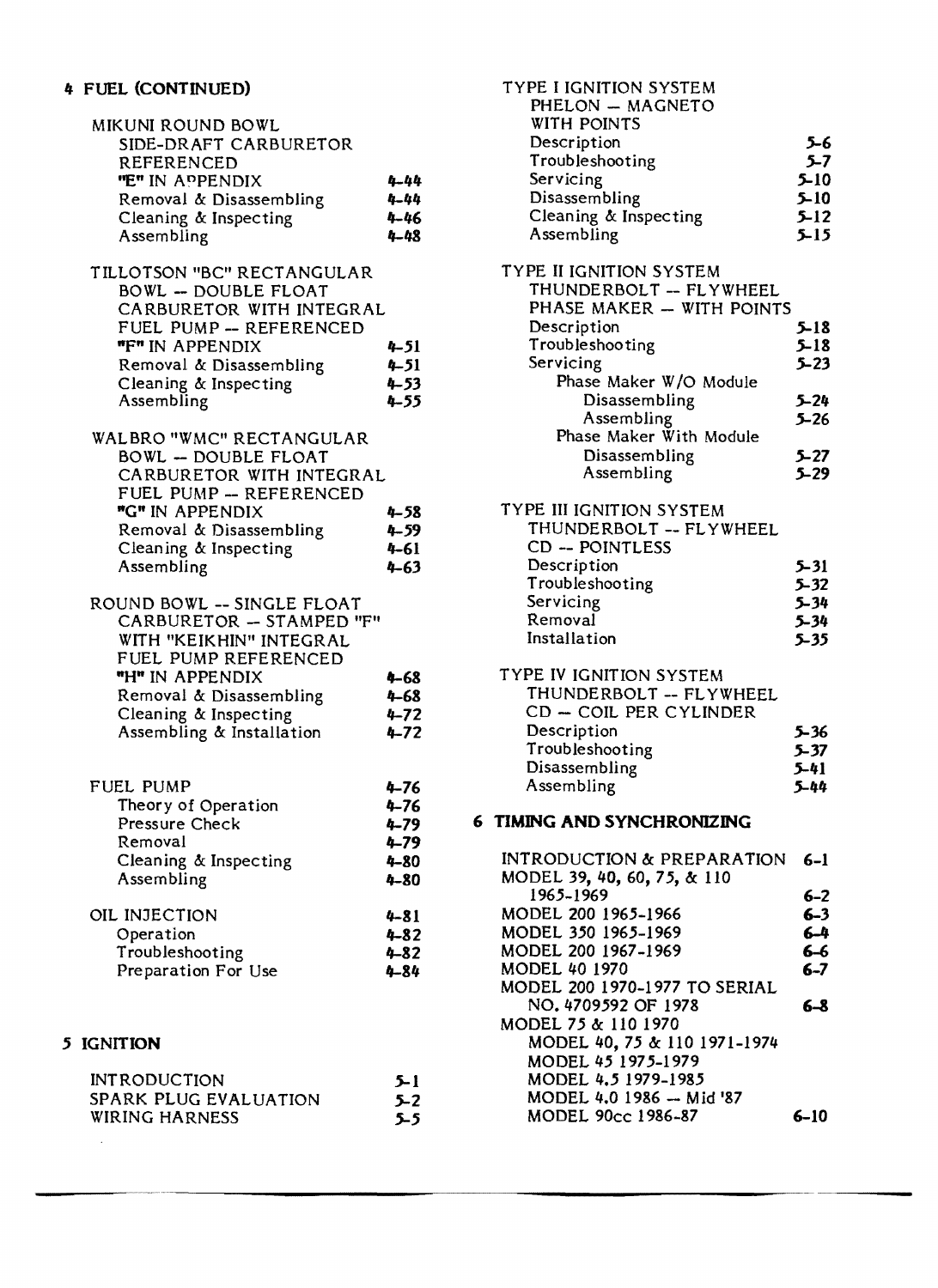# 6 TIMING AND SYNCHRONIZING (CONT)

| MODEL 400 1970-1971               | $6 - 11$ | <b>INTERNAL REED BOX AROUND</b> |  |
|-----------------------------------|----------|---------------------------------|--|
| MODEL 402 1972-1979               |          | THE CRANKSHAFT                  |  |
| MODEL 40 1979-1983                |          | (See Tune-up Specs. Last Col.)  |  |
| MODEL 35 1984-89                  | $6 - 13$ | Removal & Disassembling         |  |
| MODEL 40 1976-1981                | $6 - 14$ | Assembling                      |  |
| MODEL 75 & 110 1975-1979          |          | Installation                    |  |
| MODEL 7.5 & 9.8 1979-1985         | $6 - 16$ |                                 |  |
| MODEL 200 1978-1981               |          | POWERHEAD "B"                   |  |
| SERIAL NO. 4709592 & UP           | $6 - 17$ | SPLIT BLOCK WIHOUT HEAD         |  |
| MODEL 3.5 & 3.6 1980-1985         | $6 - 18$ | EXTERNAL REED BLOCK             |  |
|                                   |          | (See Tune-up Specs. Last Col.)  |  |
| MODEL 18 & 25 1980-1983           |          | Removal & Disassembling         |  |
| MODEL 18XD & 25XD 1984-1985       |          | Assembling                      |  |
| MODEL 20 1979-80 & 1986 & ON 6-19 |          | Installation                    |  |
| MODEL 25 1986 & ON                | $6 - 19$ |                                 |  |
| Model 2.2 -- 1984-89 and          |          | POWERHEAD "C"                   |  |
| Model $3.0 - 1990$ & on           | $6 - 21$ | SPLIT BLOCK WITH HEAD           |  |
| MODEL 6.0, 8.0, 9.9, 15, & 210cc  |          | REEDS INSTALLED UNDER           |  |
| 1986 & ON                         | $6 - 21$ | THE CRANKSHAFT                  |  |
| MODEL 4.0 Mid 1987 & ON           |          | (See Tune-up Specs. Last Col.)  |  |
| MODEL 5.0 1988 & ON               | $6 - 23$ | Removal & Disassembling         |  |
|                                   |          |                                 |  |

# 7 ELECTRICAL

| <b>INTRODUCTION</b>       | 7-1      |
|---------------------------|----------|
| <b>BATTERIES</b>          | 7-1      |
| Construction              | $7 - 2$  |
| Ratings                   | $7 - 2$  |
| Jumper Cables             | $7 - 5$  |
| Storage                   | $7 - 6$  |
| THERMOMELT STICKS         | $7 - 6$  |
| <b>TACHOMETER</b>         | 7-7      |
| ELECTRICAL SYSTEM         |          |
| GENERAL INFORMATION       | $7 - 7$  |
| CHARGING CIRCUIT SERVICE  | $7 - 8$  |
| CRANKING MOTOR            |          |
| <b>CIRCUIT SERVICE</b>    | 7-9      |
| Troubleshooting           | $7 - 10$ |
| CRANKING MOTOR SERVICE    | $7 - 13$ |
| Disassembling Large Motor | $7 - 14$ |
| Disassembling Small Motor | $7 - 15$ |
| Cleaning & Inspecting     | 7-17     |
| TESTING CRANKING MOTOR    | 7-18     |
| 8 P P T 1 1 D Y Y 1 1 O   |          |

| $1 - 10$ |
|----------|
|          |
| $7 - 20$ |
| $7 - 23$ |
|          |

# 8 POWERHEAD

| <b>INTRODUCTION</b>  | $2 - 1$ |
|----------------------|---------|
| Chapter Organization | $8 - 3$ |

| POWERHEAD "A"<br>SPLIT BLOCK WITHOUT HEAD<br>INTERNAL REED BOX AROUND<br>THE CRANKSHAFT                                                                    |                                                      |
|------------------------------------------------------------------------------------------------------------------------------------------------------------|------------------------------------------------------|
| (See Tune-up Specs. Last Col.)<br>Removal & Disassembling<br>Assembling<br>Installation                                                                    | $8 - 5$<br>$8 - 11$<br>$8 - 21$                      |
| POWERHEAD "B"<br>SPLIT BLOCK WIHOUT HEAD<br>EXTERNAL REED BLOCK<br>(See Tune-up Specs. Last Col.)<br>Removal & Disassembling<br>Assembling<br>Installation | $8 - 24$<br>$8 - 34$<br>$8 - 43$                     |
| POWERHEAD "C"<br>SPLIT BLOCK WITH HEAD<br>REEDS INSTALLED UNDER<br>THE CRANKSHAFT<br>(See Tune-up Specs. Last Col.)                                        |                                                      |
| Removal & Disassembling<br>Assembling<br>Installation<br>CLEANING & INSPECTING                                                                             | $8 - 47$<br>$8 - 55$<br>$8 - 58$                     |
| ALL POWERHEADS<br>Reed Block Service<br>Crankshaft & End Cap Bearings                                                                                      | $8 - 62$<br>$8 - 62$<br>8-64                         |
| <b>Connecting Rods</b><br><b>Piston Service</b><br><b>Honing Procedures</b><br>Cylinder Block Service                                                      | 8-65<br>8-67<br>$8 - 69$<br>$8 - 70$                 |
| <b>9 LOWER UNIT</b>                                                                                                                                        |                                                      |
| DESCRIPTION<br>CHAPTER ORGANIZATION<br>TROUBLESHOOTING<br>PROPELLER REMOVAL                                                                                | 9–1<br>9-1<br>$9 - 2$<br>$9 - 4$                     |
| LOWER UNIT TYPE "A"<br>NO REVERSE GEAR<br>(See Lower Unit Table in Appendix)                                                                               |                                                      |
| Description<br>Removal & Disassembling<br>Cleaning & Inspecting<br>Assembling<br>Installation                                                              | $9-6$<br>$9 - 6$<br>$9 - 12$<br>$9 - 15$<br>$9 - 23$ |
| LOWER UNIT TYPE "B"<br>REVERSE CAPABILITY                                                                                                                  |                                                      |

| REVERSE CAPABILITY                 |          |
|------------------------------------|----------|
| (See Lower Unit Table in Appendix) |          |
| Description                        | $9 - 25$ |
| Removal & Disassembling            | $9 - 25$ |
| Cleaning & Inspecting              | $9 - 33$ |
| Assembling                         | $9 - 37$ |
| Installation                       | $9 - 49$ |
|                                    |          |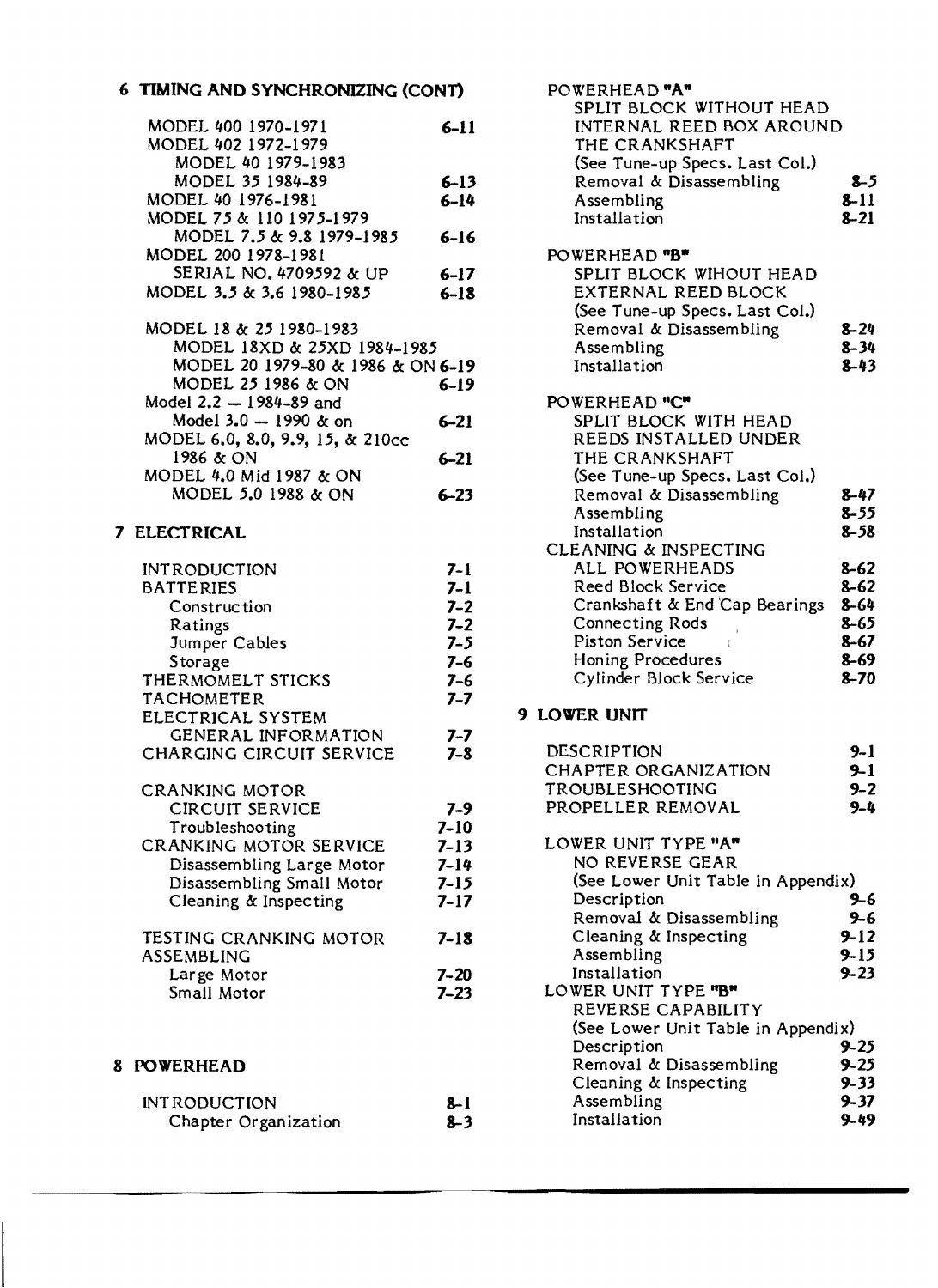# 9 LOWER UNIT (CONTINUED)

| LOWER UNIT TYPE "C"                |          |
|------------------------------------|----------|
| REVERSE CAPABILITY                 |          |
| UNIQUE SHIFT ARRANGEMENT           |          |
| (See Lower Unit Table in Appendix) |          |
| Description                        | 9–51     |
| Removal & Disassembling            | $9 - 51$ |
| Cleaning & Inspecting              | $9 - 53$ |
| Assembling                         | $9 - 55$ |
| Installation                       | $9 - 58$ |
| LOWER UNIT TYPE "D"                |          |
| NO REVERSE CAPABILITY              |          |
| WATER PUMP INSTALLED               |          |
| ON PROPELLER SHAFT                 |          |
| (See Lower Unit Table in Appendix) |          |
| Disassembling                      | $9 - 59$ |
| Cleaning & Inspecting              | 9–64     |
| Assembling                         | 9–66     |

# 10 TRIM/TILT

| <b>INTRODUCTION</b>        | $10 - 1$ |
|----------------------------|----------|
| CHAPTER ORGANIZATION       | $10 - 1$ |
| MECHANICAL TILT PIN        |          |
| ALL UNITS                  | $10 - 2$ |
| DESCRIPTION AND OPERATION  |          |
| TRIM/TILT SYSTEM           | $10 - 3$ |
| SPECIAL INSTRUCTIONS       | $10 - 5$ |
|                            |          |
| SERVICING TRIM TILT SYSTEM |          |

| Hydraulic Bleeding        | $10 - 6$  |
|---------------------------|-----------|
| Troubleshooting           | $10 - 8$  |
| <b>Testing Components</b> | $10 - 8$  |
| Cleaning & Inspecting     | $10 - 9$  |
| Installation              | $10 - 9$  |
| Solenoid Testing          | $10 - 10$ |
| Hydraulic Trim Service    | $10 - 12$ |
| Hydraulic Pump Service    | $10 - 14$ |
| Electric Motor Service    | $10 - 17$ |
|                           |           |

# 11 REMOTE CONTROLS

| <b>INTRODUCTION</b>         | $11 - 1$ |
|-----------------------------|----------|
| COMMANDER CONTROL SHIFT BOX |          |
| Removal & Disassembling     | $11 - 2$ |
| Cleaning & Inspecting       | $11-9$   |
| Assembling & Installation   | $11-11$  |

### 12 HAND REWIND STARTER

INTRODUCTION 12-1

| TYPE "A" (See Introduction) |                         |          |
|-----------------------------|-------------------------|----------|
|                             | Removal & Disassembling | $12 - 3$ |

| Cleaning & Inspecting<br>Assembling & Installation                                                           | $12 - 6$<br>$12 - 8$                |
|--------------------------------------------------------------------------------------------------------------|-------------------------------------|
| TYPE "B" (See Introduction)<br>Removal & Disassembling<br>Cleaning & Inspecting<br>Assembling & Installation | $12 - 15$<br>$12 - 16$<br>$12 - 17$ |
| TYPE "C" (See Introduction)<br>Removal & Disassembling<br>Cleaning & Inspecting<br>Assembling & Installation | $12 - 19$<br>$12 - 22$<br>12-22     |
| TYPE "D" (See Introduction)<br>Removal & Disassembling<br>Cleaning & Inspecting<br>Assembling & Installation | $12 - 25$<br>$12 - 28$<br>12-29     |
| TYPE "E" (See Introduction)<br>Removal & Disassembling<br>Cleaning & Inspecting<br>Assembling & Installation | $12 - 34$<br>$12 - 36$<br>$12 - 36$ |
| TYPE "F" (See Introduction)<br>Removal & Disassembling<br>Cleaning & Inspecting<br>Assembling & Installation | $12 - 37$<br>12-40<br>12-40         |
| TYPE "G" (See Introduction)<br>Removal & Disassembling<br>Cleaning & Inspecting<br>Assembling & Installation | 12-44<br>$12 - 47$<br>12-49         |
| TYPE "H" (See Introduction)<br>Removal & Disassembling<br>Cleaning & Inspecting                              | 12-52<br>$12 - 56$                  |

#### APPENDIX

| METRIC CONVERSION CHART       | A-1      |
|-------------------------------|----------|
| ENGINE SPECIFICATIONS AND     |          |
| TUNE-UP ADJUSTMENTS           | $A-2$    |
| CARBURETOR JET SIZE/          |          |
| ELEVATION CHART               | A-13     |
| PISTON & CYLINDER SPECS.      | A-14     |
| REED STOP OPENING             | $A-15$   |
| LOWER UNIT OIL CAPACITY       |          |
| AND GEAR CHART                | A-16     |
| LOWER UNIT TYPE               |          |
| AND GEAR BACKLASH TABLE A-17  |          |
| STATOR AND COIL CHECKS A-18   |          |
| TORQUE VALUES - COMPLETE UNIT |          |
| ALL MODELS                    | $A - 24$ |
| WIRING DIAGRAMS               |          |
| Model 350 Elec. 1965-69       | A-34     |

Assembling & Installation,

12-56